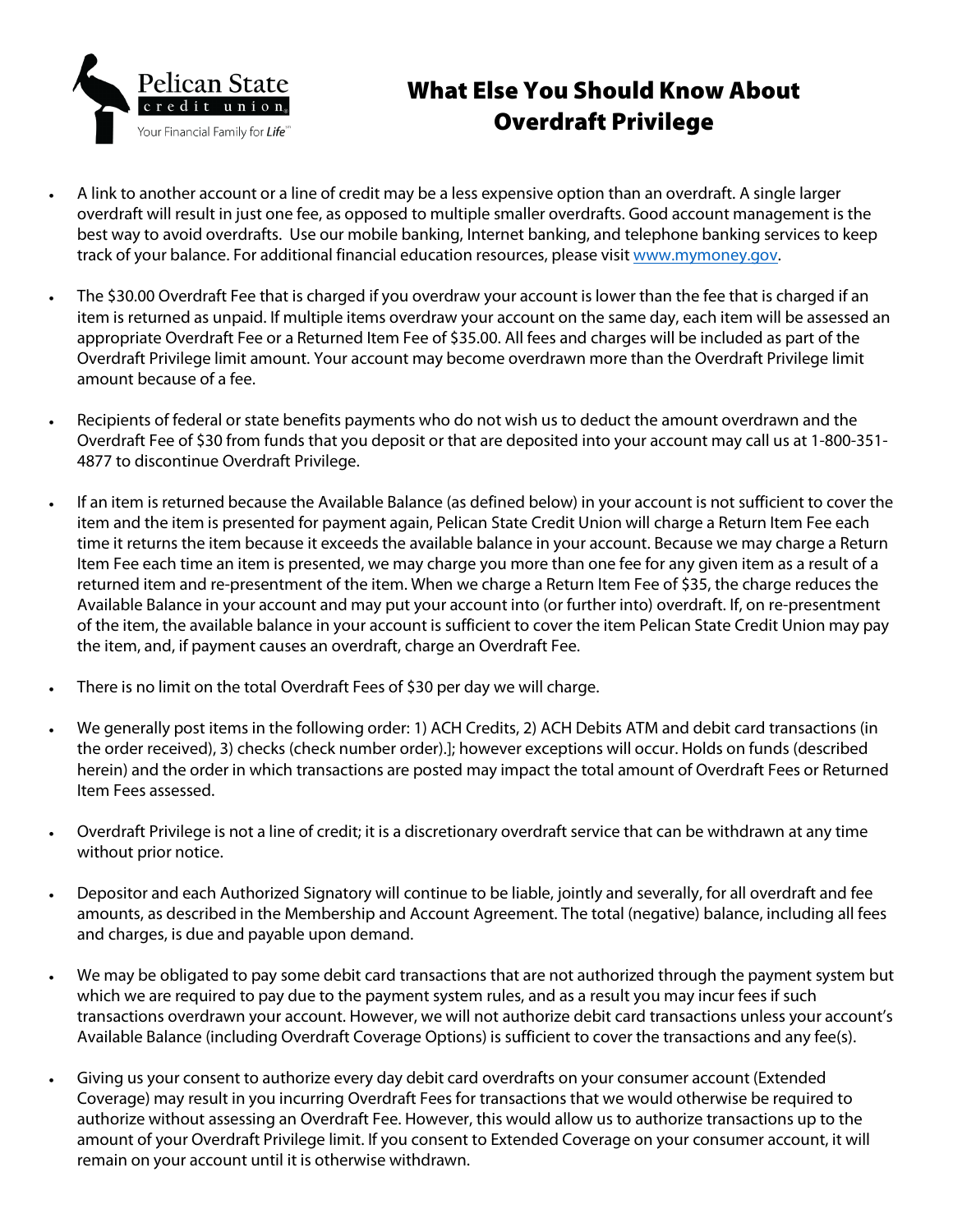

# What Else You Should Know About Overdraft Privilege

**Understanding your Available Balance**: Your account has two kinds of balances: the Ledger Balance and the Available Balance.

- Pelican State Credit Union authorizes and pays transactions using the Available Balance in your account.
- Your Ledger Balance reflects the full amount of all deposits to your account as well as payment transactions that have been posted to your account. It does not reflect checks you have written and are still outstanding or transactions that have been authorized but are still pending.
- Your Available Balance is the amount available to you to use for purchases, withdrawals, or to cover transactions. The Available Balance is your Ledger Balance, less any holds due to pending debit card transactions and holds on deposited funds.
- The balance used for authorizing checks, ACH items, and recurring debit card transactions is your Available Balance plus the amount of the Overdraft Privilege limit and any available Overdraft Protection.
- The balance used for authorizing everyday debit card transactions on accounts with Standard Coverage is your Available Balance plus any available Overdraft Protection but does NOT include the Overdraft Privilege limit.
- The balance used for authorizing everyday debit card transactions on accounts with Extended Coverage is your Available Balance plus any available Overdraft Protection and includes the Overdraft Privilege limit.
- Because your Available Balance reflects pending transactions and debit holds, your balance may appear to cover a transaction but later upon settlement it may not be sufficient to cover a transaction. In such cases, the transaction may further overdrawn your account and be subject to additional fees. You should assume that any item which would overdrawn your account based on your Available Balance may create an overdraft. Not that we may place a hold on deposited funds in accordance with our Membership and Account Agreement, which will reduce the amount in your Available Balance.
- Please be aware that the Overdraft Privilege amount is not included in your available balance provided through online banking, mobile banking or ATMs.
- Pelican State Credit Union will place a hold on your account for any authorized debit card transaction until the transaction settles (usually within two business days) or as permitted by payment system rules. In some cases, the hold may exceed the amount of the transaction. When the hold ends, the funds will be added to the Available Balance in your account. If your account is overdrawn after the held funds are added to the available balance and the transaction is posted to the available balance, an Overdraft Fee may be assessed.
- Except as described herein, Pelican State Credit Union will not pay items if the Available Balance in your account (including the Overdraft Privilege limit, if applicable) is not sufficient to cover the item(s) and the amount of any fee(s).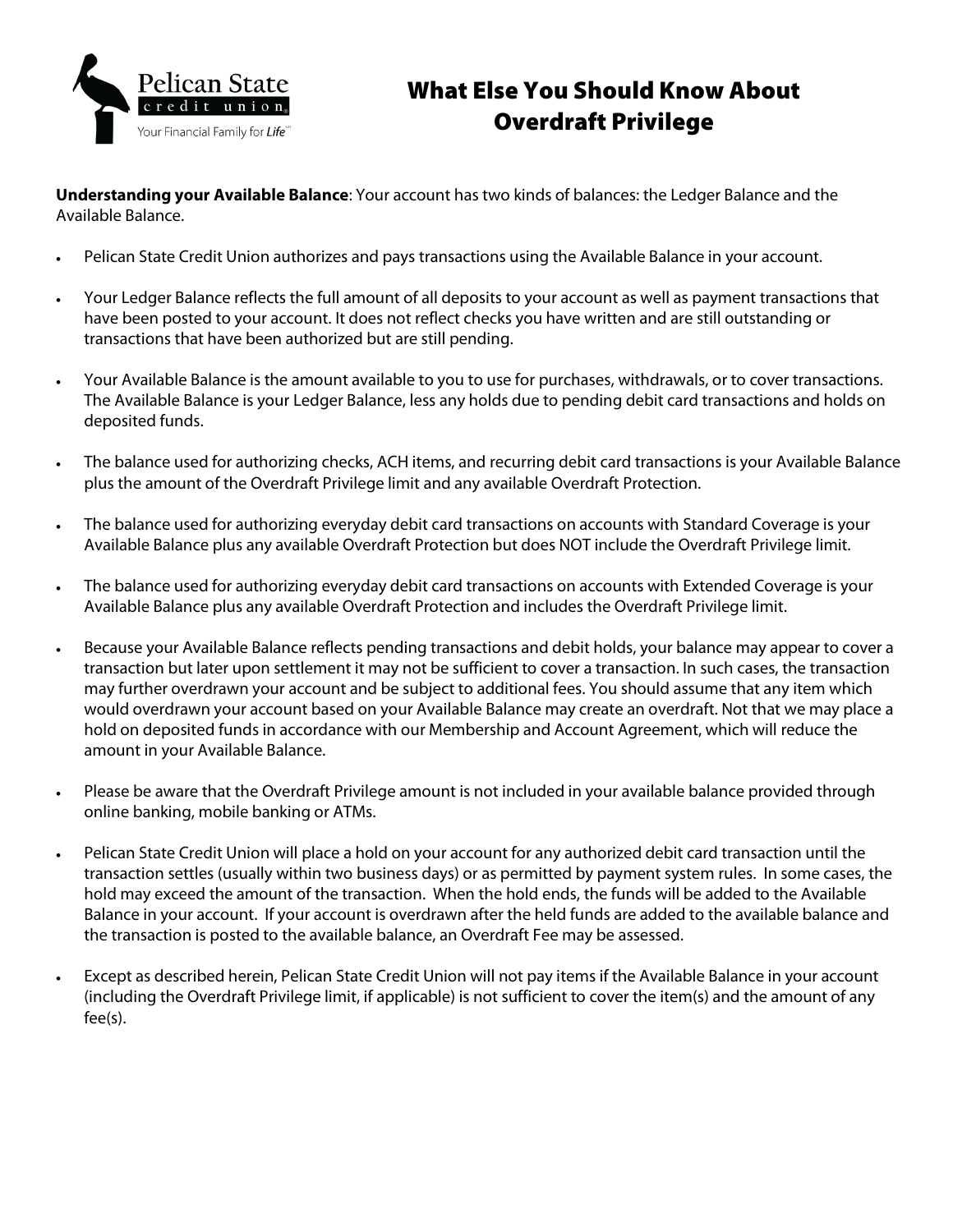

# What Else You Should Know About Overdraft Privilege

#### **Understanding Overdraft Privilege Limits**

- New consumer and business checking accounts may receive an Overdraft Privilege limit of up to \$1,000 after 60 days in good standing. Limits are subject to change based on ongoing deposit and loan activity with Pelican. Overdraft Privilege limits are subject to change daily based off your ongoing deposit and loan activity with Pelican State Credit Union. Please visit [www.pelicanstatecu.com/overdraftprivilege](https://www.pelicanstatecu.com/services-tools/account-services/overdraft-privilege.html) for a detailed information regarding how Pelican State Credit Union determines Overdraft Privilege limits.
- Overdraft Privilege may be suspended if you default on any loan or other obligation to us, your account becomes subject to any legal or administrative order or levy, or if you fail to maintain your account in good standing by not bringing your account to a positive balance within thirty-two (32) days. You must bring your account balance positive to have Overdraft Privilege reinstated.
- Pelican State Credit Union will suspend your debit card if your account is overdrawn more than thirty-two (32) consecutive calendar days. Debit cards on your account will remain suspended until you make sufficient deposits so that your account balance is positive.
- If your debit card is suspended, you will be unable to use your debit card for purchases or to access your account at the ATM, and if you use your debit card for recurring payments, e.g., utilities, you are responsible to make other arrangements for your recurring debit payment(s).